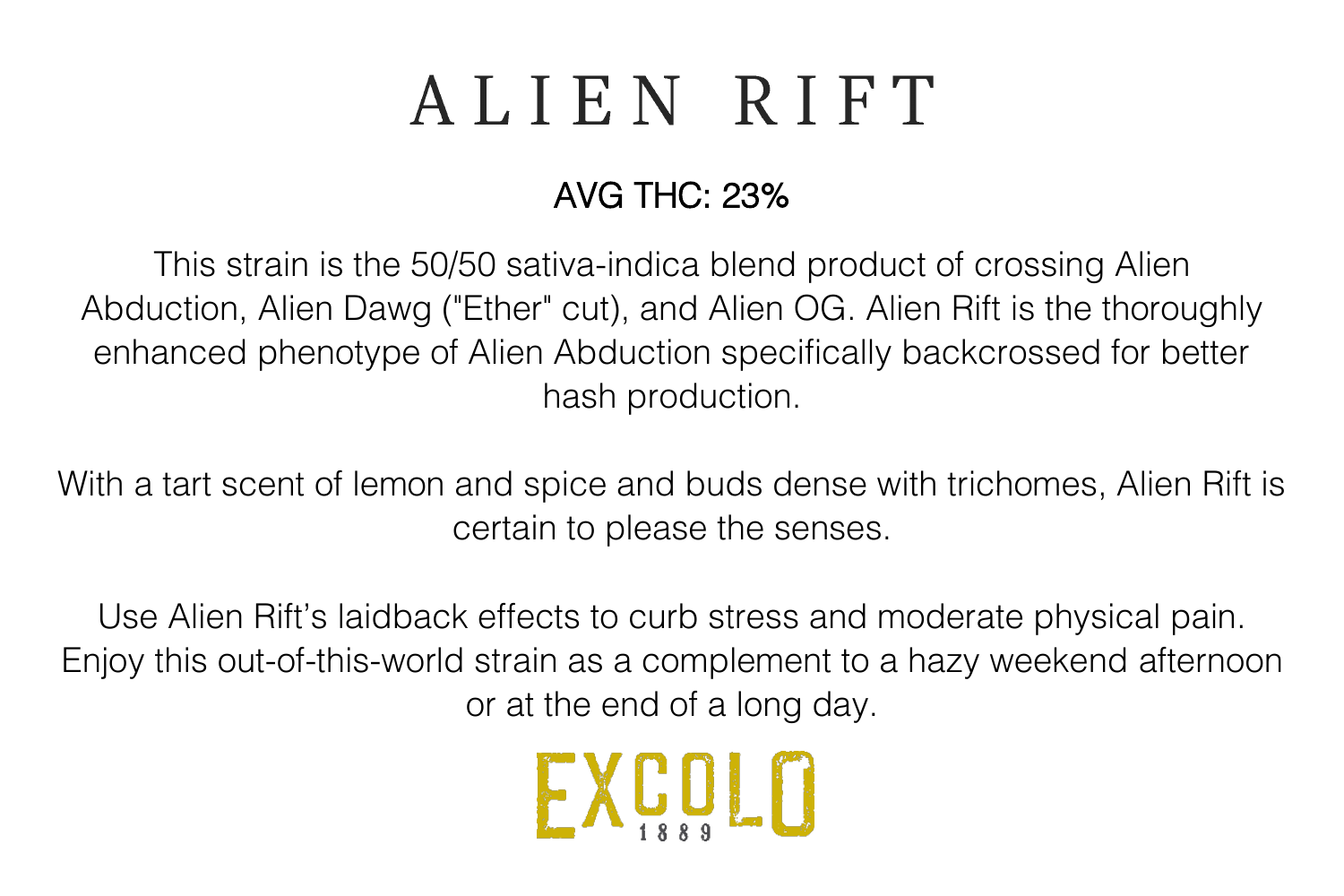# BLACK RASPBERRY

### AVG THC: 25%

Black Raspberry cannabis strain is a Cross between Goji OG Raspberry F2 and Wookie #15.

This heavily aromatic strain produces dark berry/ absinthe/ lavender OG crystalcoated flowering clusters.

Black Raspberry is beautifully uplifting, sociable and good for getting creative juices flowing. This nicely balanced hybrid is known to have an immediate positive effect on mood, and is a wonderfully adaptable strain, useful for a variety of symptoms.

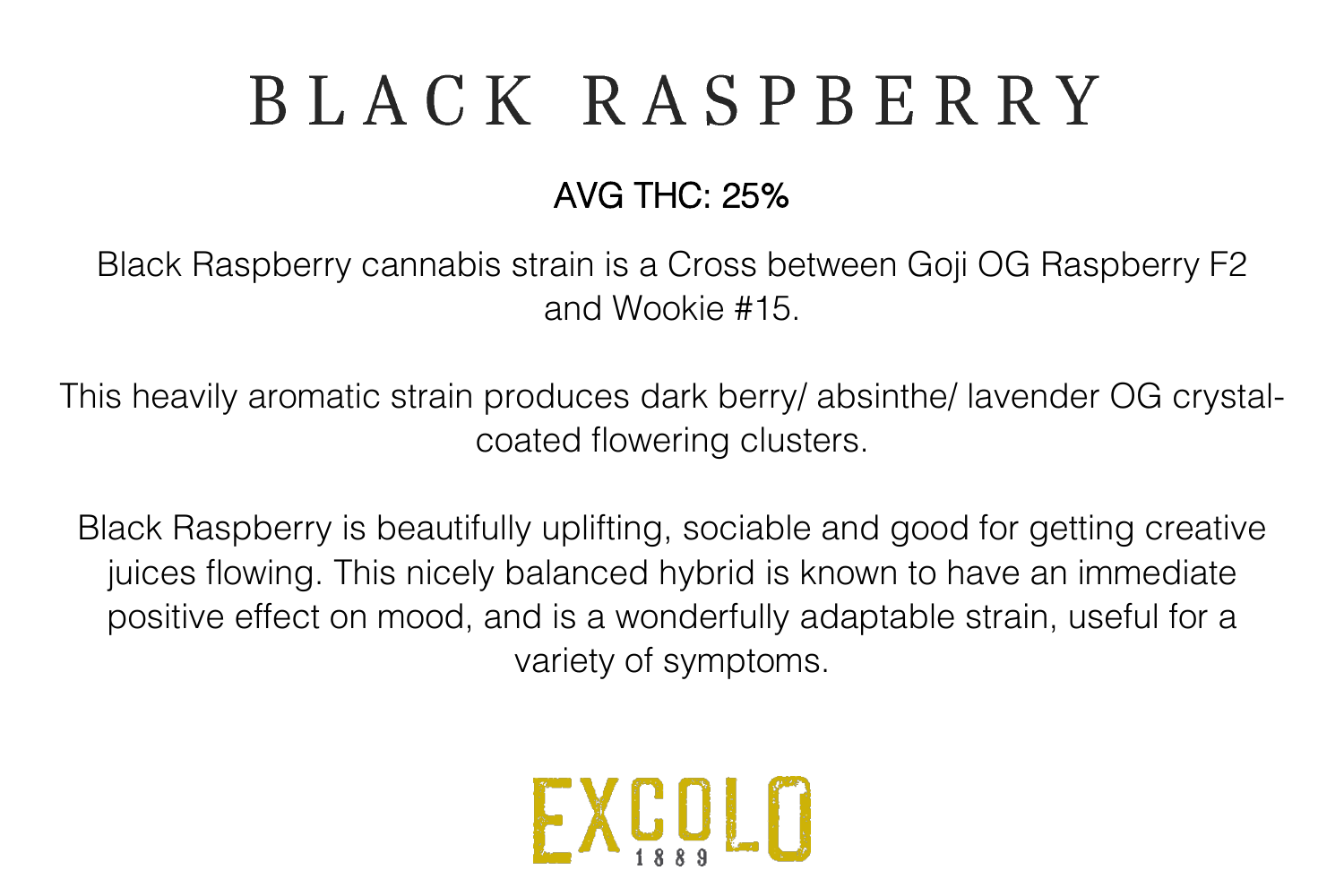# BLUE MAGOO

### AVG THC: 23%

Blue Magoo is an indica-dominant, clone-only hybrid cross between DJ Short Blueberry and Major League Bud (also known as William's Wonder F2).

A fusion of berry, fruit, and other floral notes make up the aroma and taste of Blue Magoo, resulting in a palate as colorful as its pastel purple and green buds.

Blue Magoo is a favorite among patients as it combats a variety of symptoms including pain, nausea, insomnia, anxiety, and appetite loss. This strain delivers a slight sativa kick that helps alleviate the heavy weight of Blue Magoo's indica effects.

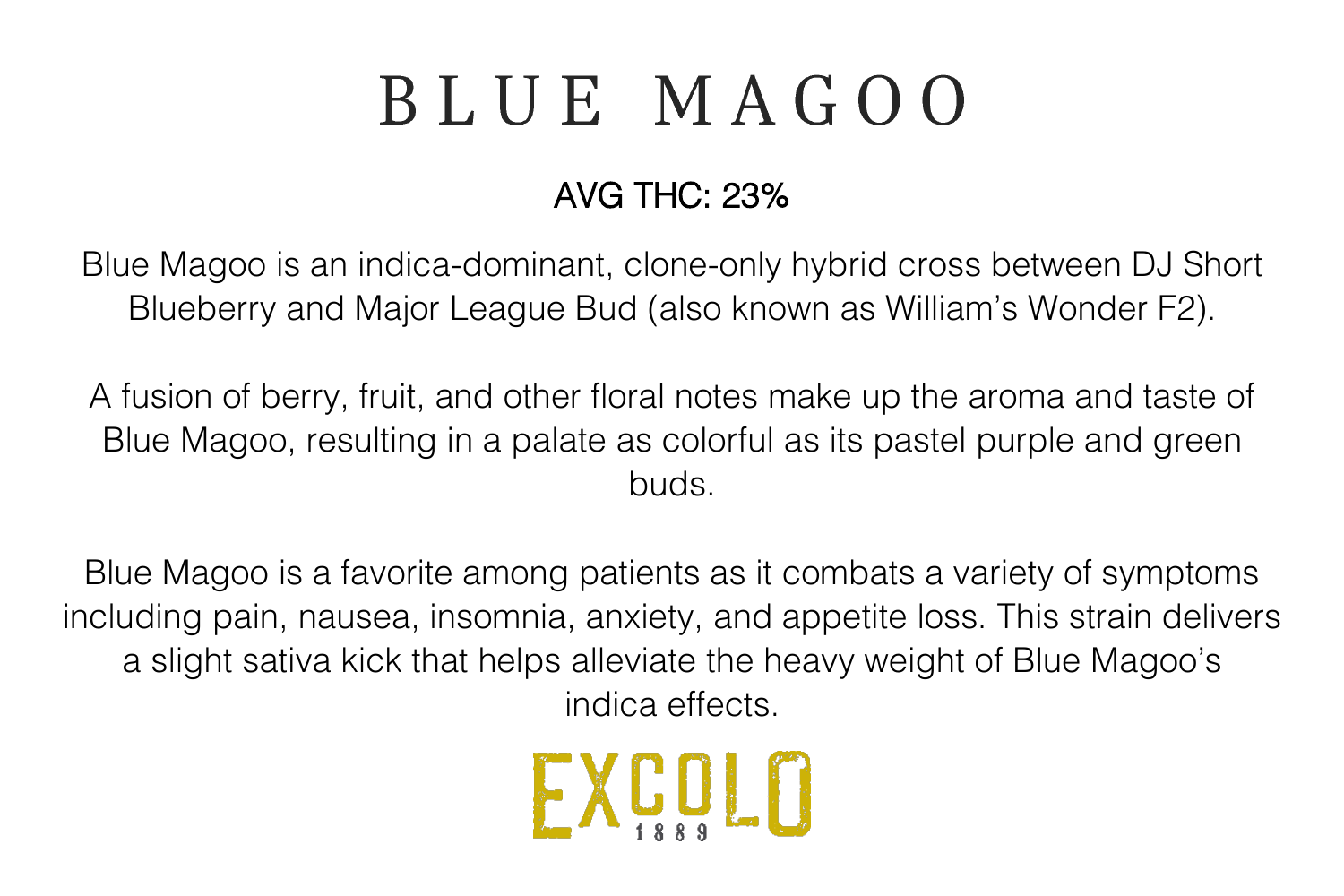## BRIAN BERRY

### AVG THC: 25%

Brian Berry, named for an ALS patient in hopes that it would bring awareness to his disease, is a balanced 50/50 hybrid strain that crosses Strawberry Cough and Space Queen.

Bred for flavor as well as potency, this strain inherits a loud strawberry and cherry aroma with traces of candied fruit.

Its powerful, high-velocity effects center themselves cerebrally at first and then quickly spread to relax the rest of the body. This plant will not disappoint those looking for a potent high along sweet tastes and pleasant aromas.

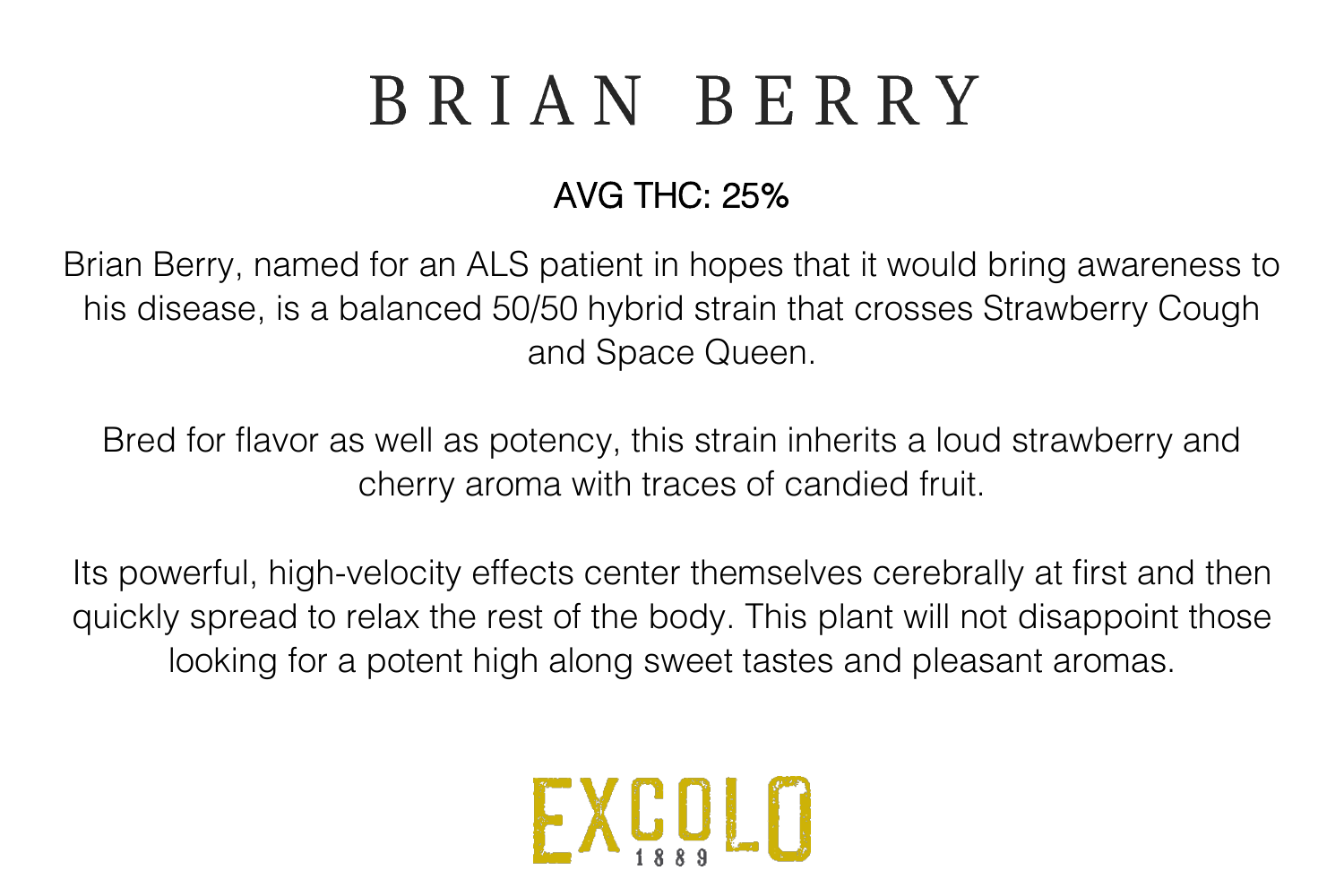# DREAM BEAVER

### AVG THC: 26%

Dream Beaver is a sativa-dominant strain that crosses Dirty Hippy (an Afghooey Blockhead hybrid) with Appalachia.

With subdued flavors of fresh cedar and earthy spice, Dream Beaver deals a mellow buzz that lets you stay active, productive, and social.

Dream Beaver makes a great all-purpose sativa for those craving long-lasting stimulation. This sativa is a great choice for unleashing laughing fits and creative sparks on those days when your mood and motivation could use a lift.

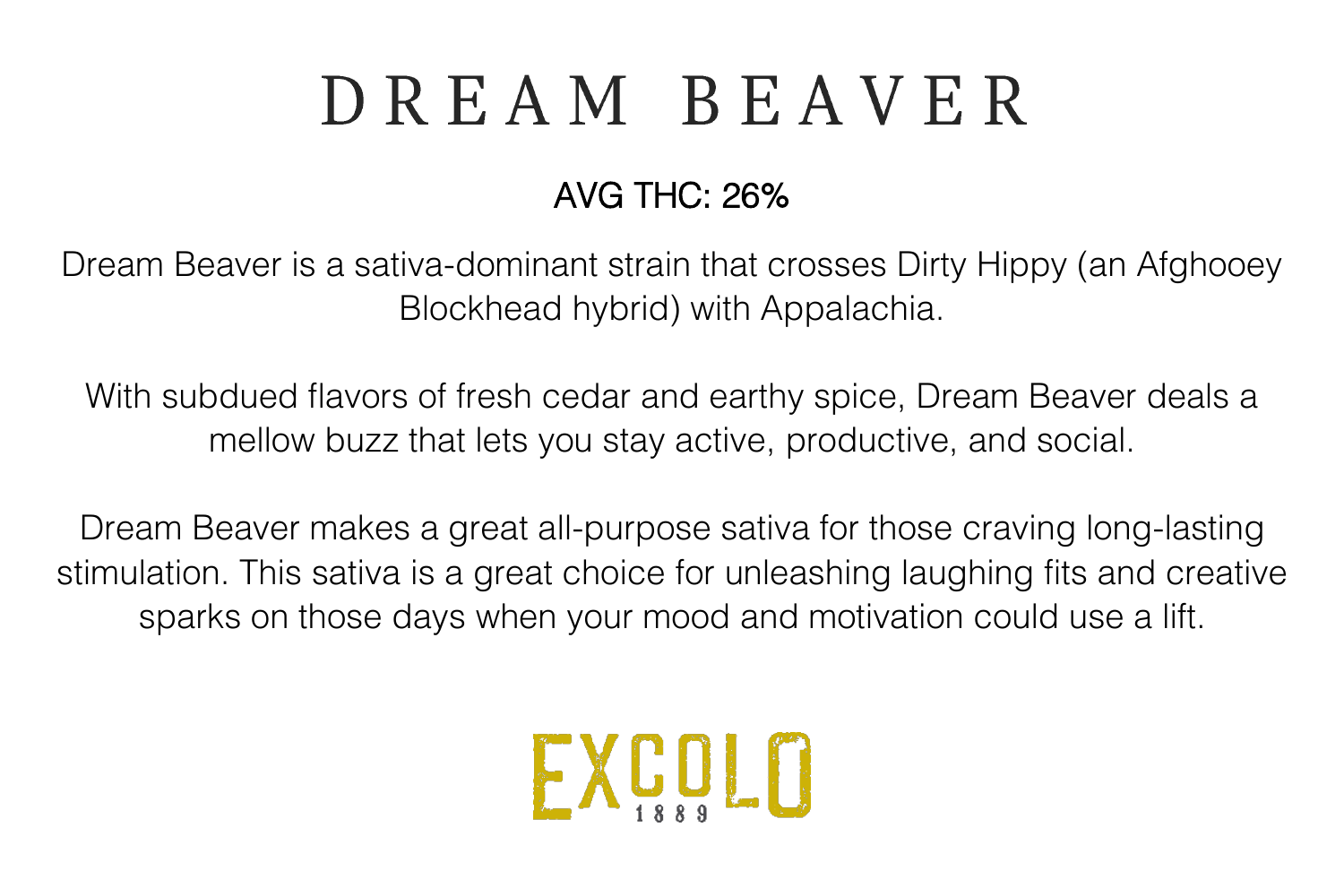## GORILLA BOMB

### AVG THC: 23%

This strain is super potent. It derives from Gorilla Glue, a super sticky, pungent, and earthy variety that has barreled into the mainstream cannabis market and dominated in the last few years. With THC Bomb added into the mix, Gorilla Bomb becomes an ultrapowerful beast.

It tastes like sour and sweet chocolate with notes of Diesel fuel to finish it off.

Ideal for evening usage. This strain's high will strap you to the couch if you don't mind the dosage. This potent strain does start with a calm and joyous euphoria that slowly rolls into a sedative relaxation.

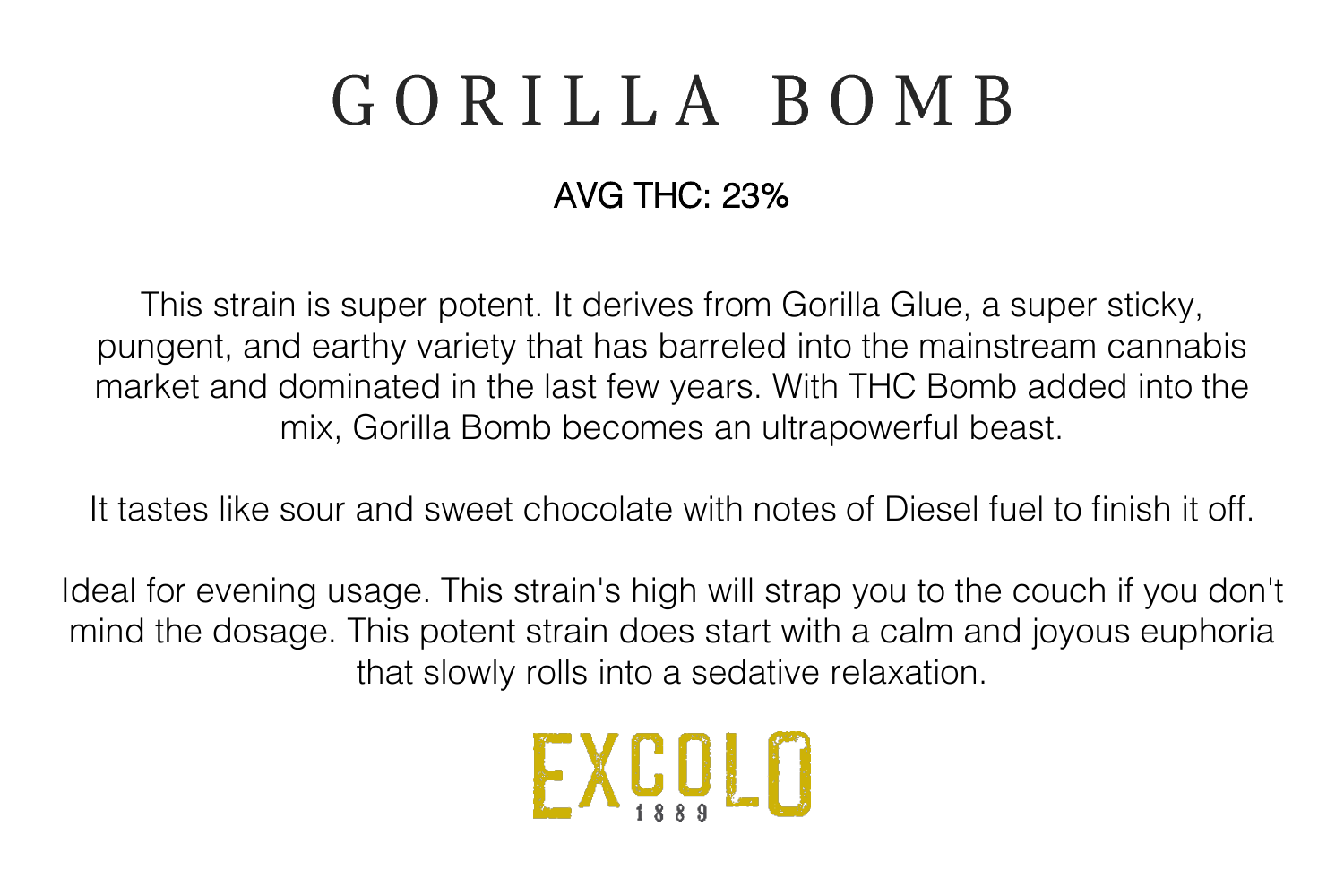## HARLEQUIN

#### AVG THC: 12% AVG CBD: 13%

Harlequin is a 75/25 sativa-dominant strain renowned for its reliable expression of CBD. A descendant of Colombian Gold, a Nepali indica, and Thai and Swiss landrace strains, you can depend on Harlequin to provide clear-headed, alert sativa effects.

When properly cured, the buds smell musky with traces of tropical fruit underneath. The combusted flowers have a woody, earthy scent and taste of mango and citrus fruits when inhaled.

This strain is one of the most effective out there for treatment of pain and anxiety, as CBD can counteract THC's paranoia while amplifying its painkilling properties.

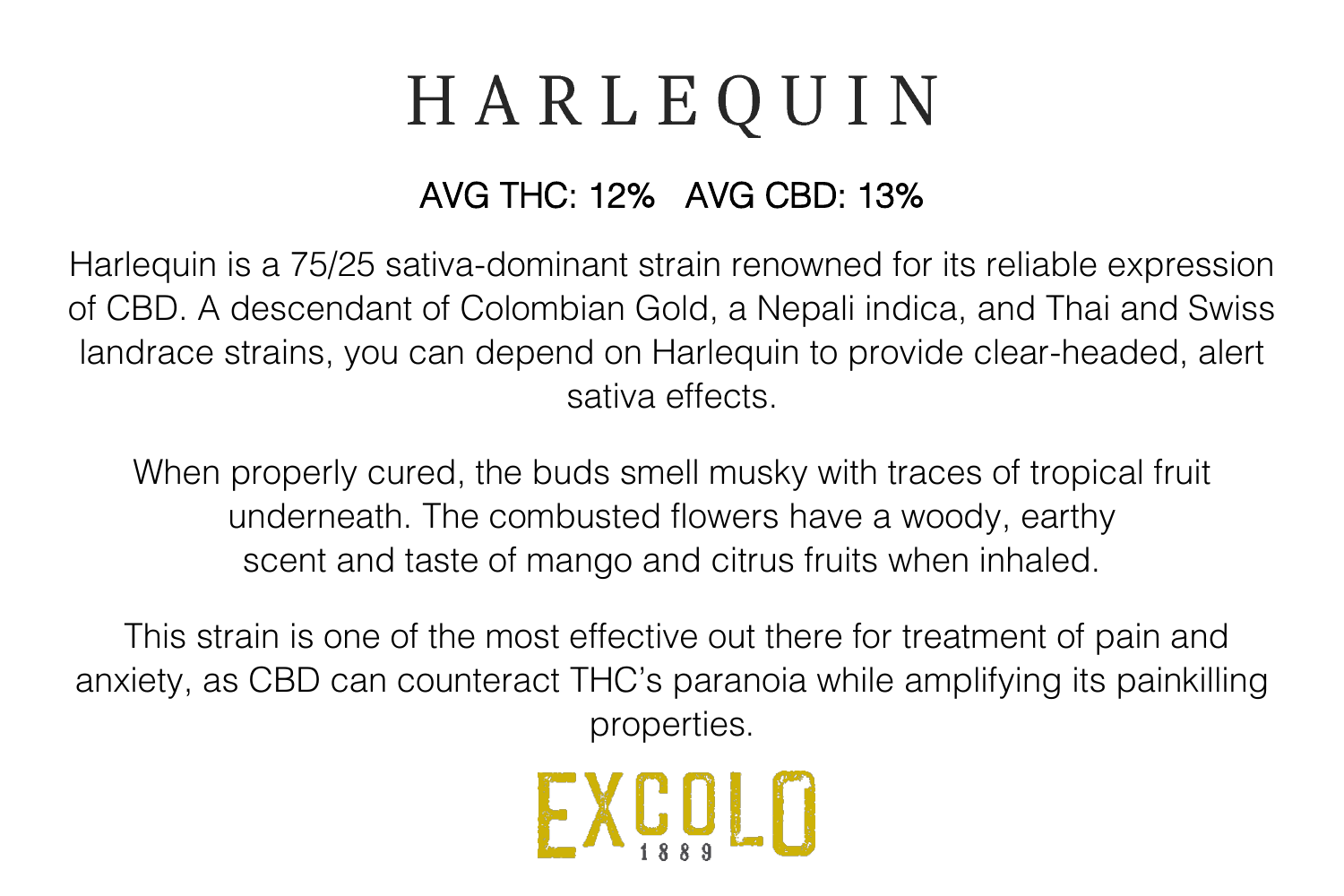# PURPLE MONKEY BALLS

### AVG THC: 20%

PMB is an Indica dominant hybrid. It's heritage is believed to be Granddaddy Purple and Deep Chunk, an Afghani indica.

PMB has a delightful sweet grape-skunk aroma and sweet pine/berry flavors.

PMB induces a very functional high, improves mood, prompts socialization and occasional giggles. Alleviates stress and depression, helps with pain. The terpene profile makes this a very potent strain with many medicinal applications.

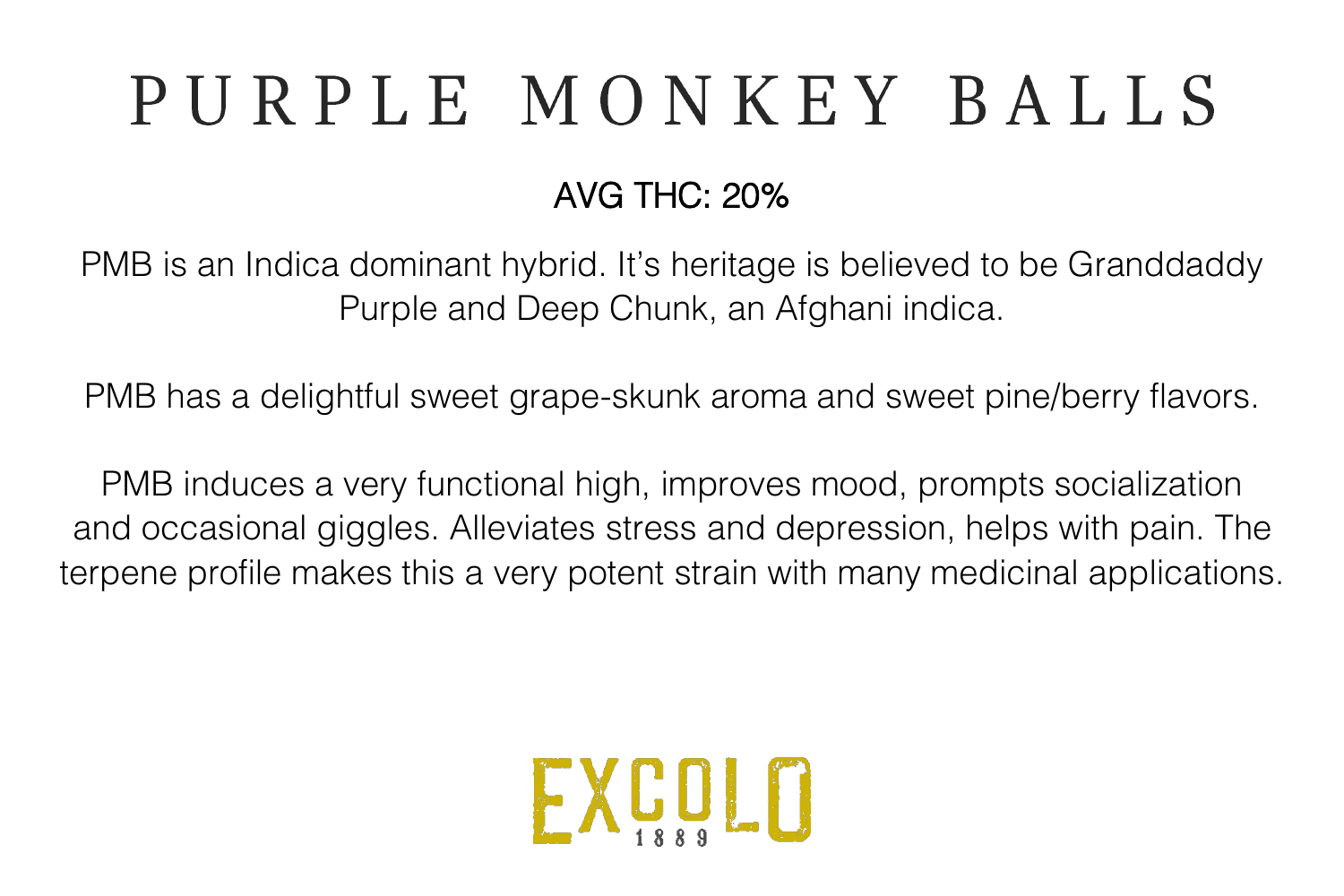# PRE-98 BUBBA KUSH

### AVG THC: 24%

The origins of Pre-98 Bubba Kush are rather sketchy, with some saying it was a landrace variety imported from Pakistan/Afghanistan in the 80's, to other claims linking it's early days to hip hop group Cypress Hill.

P-98 features a pungent, musky scent and coffee-like taste. This strain provides consumers with a consistent indica-heavy body sensation, making it a favorite for more than a decade.

P-98 is great for those looking for pain relief without feeling overwhelmed or incapacitated, and it might be just the thing when you're looking to relax and unwind at the end of a long day.

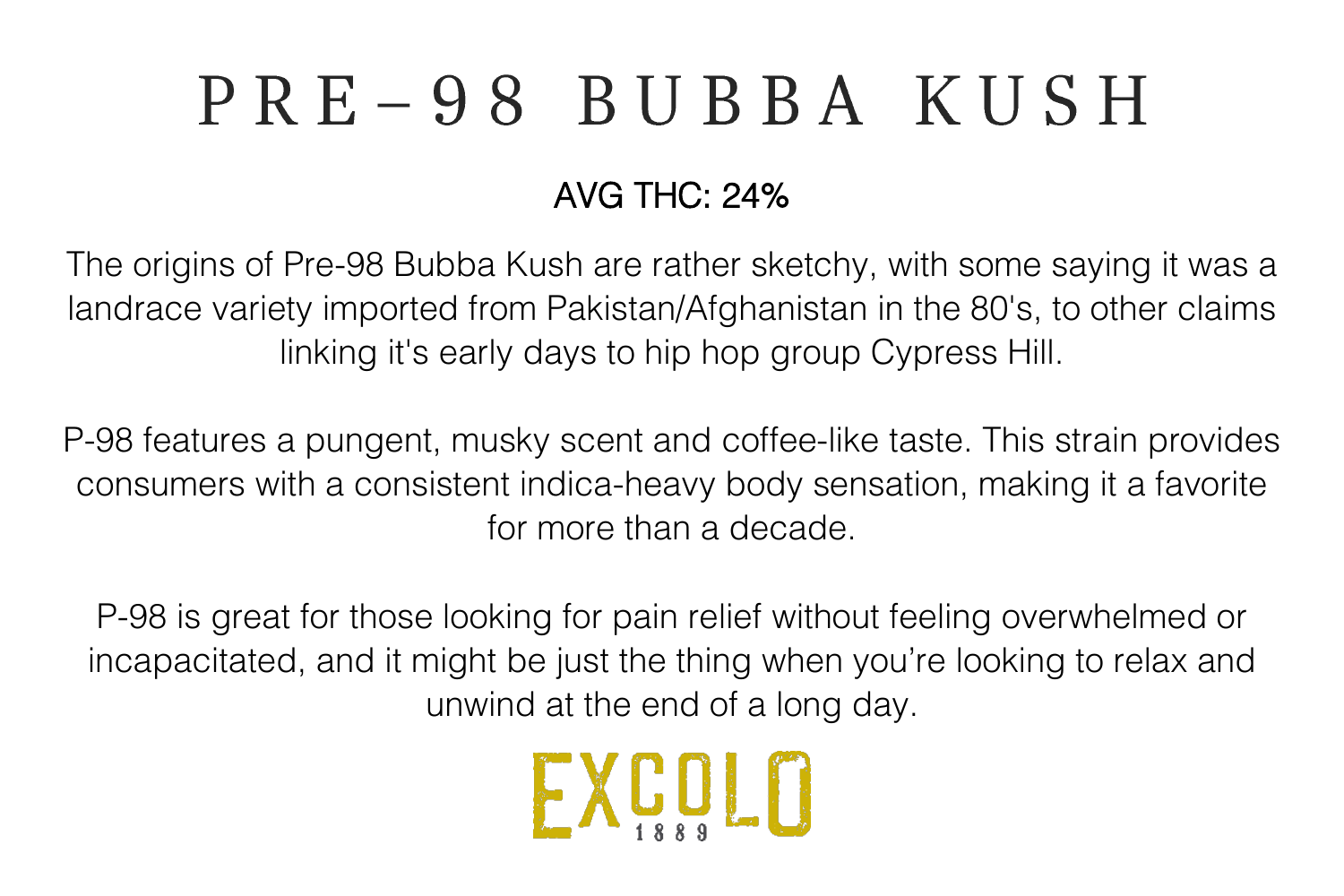## RUDE BOI

### AVG THC: 29%

Excolo's RudeBoi is a powerful indica-dominant hybrid cannabis strain that brings together genetics from two OG Kush phenotypes, Irene OG and a backcrossed Face Off OG.

The hashy kush aroma comes out strong in this hybrid, providing a flavorful introduction with a refreshing finish.

RudeBoi produces potently sublime, relaxing effects that envelopes both Mind and body. The onset begins with a high-energy cerebral buzz and accelerated thoughts, then sinks into the rest of the body, balancing physical and mental relief.

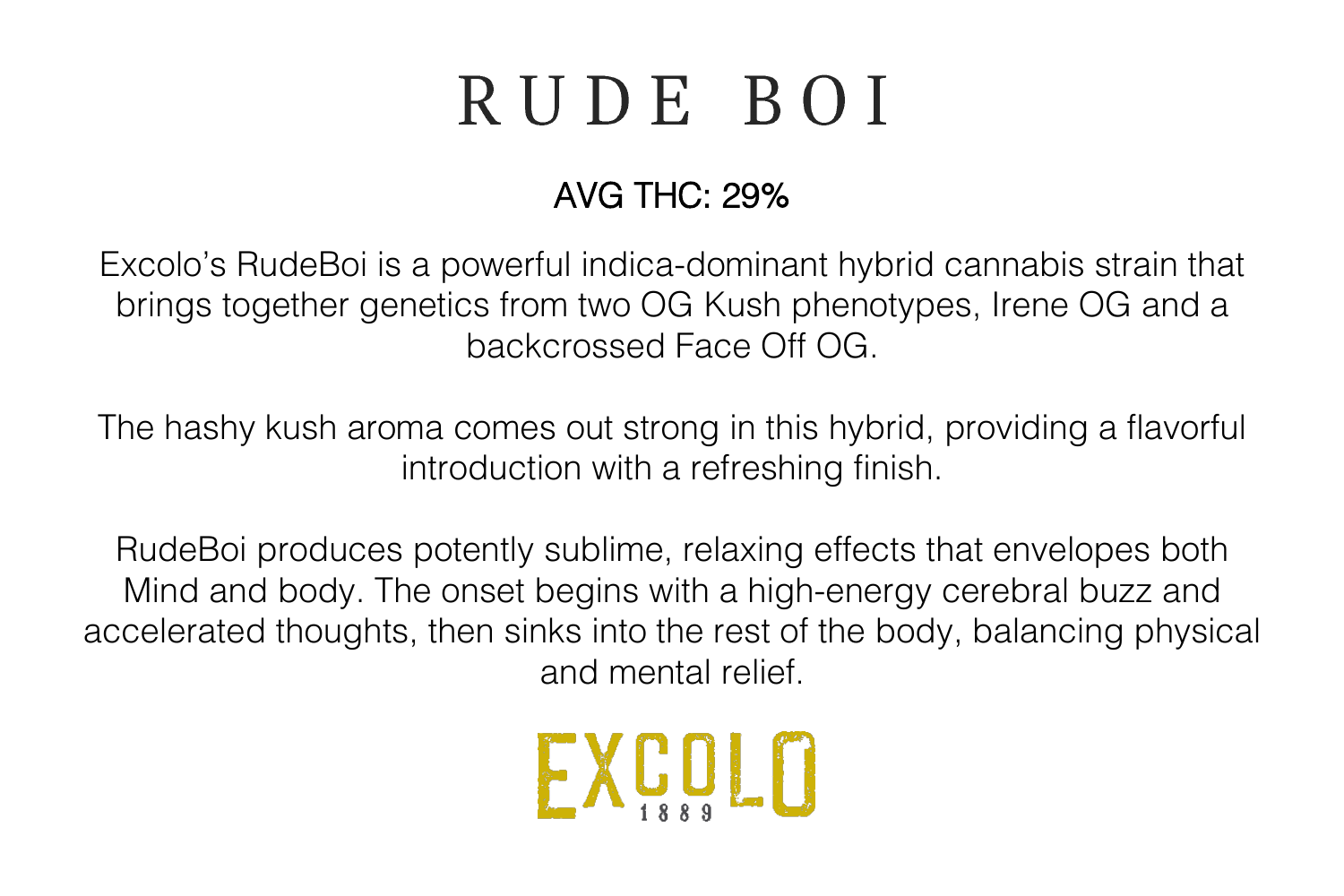## $S$  A M O A

### AVG THC: 16%

Samoa is 50/50 sativa-indica strain created through crossing the delicious Forum Cut of Girl Scout Cookies with Off OG BX1.

With a name like this, you know Samoa is going to taste absolutely amazing. It has a sweet nutty flavor of minty kush and chocolate that's accented by just a touch of fresh earth. The aroma is slightly spicy with a sharp minty effect that accents rich cookie and nuttiness.

With its heavy-hitting effects, Samoa is said to be perfect for treating patients suffering from conditions such as migraines or headaches, glaucoma, and chronic stress.

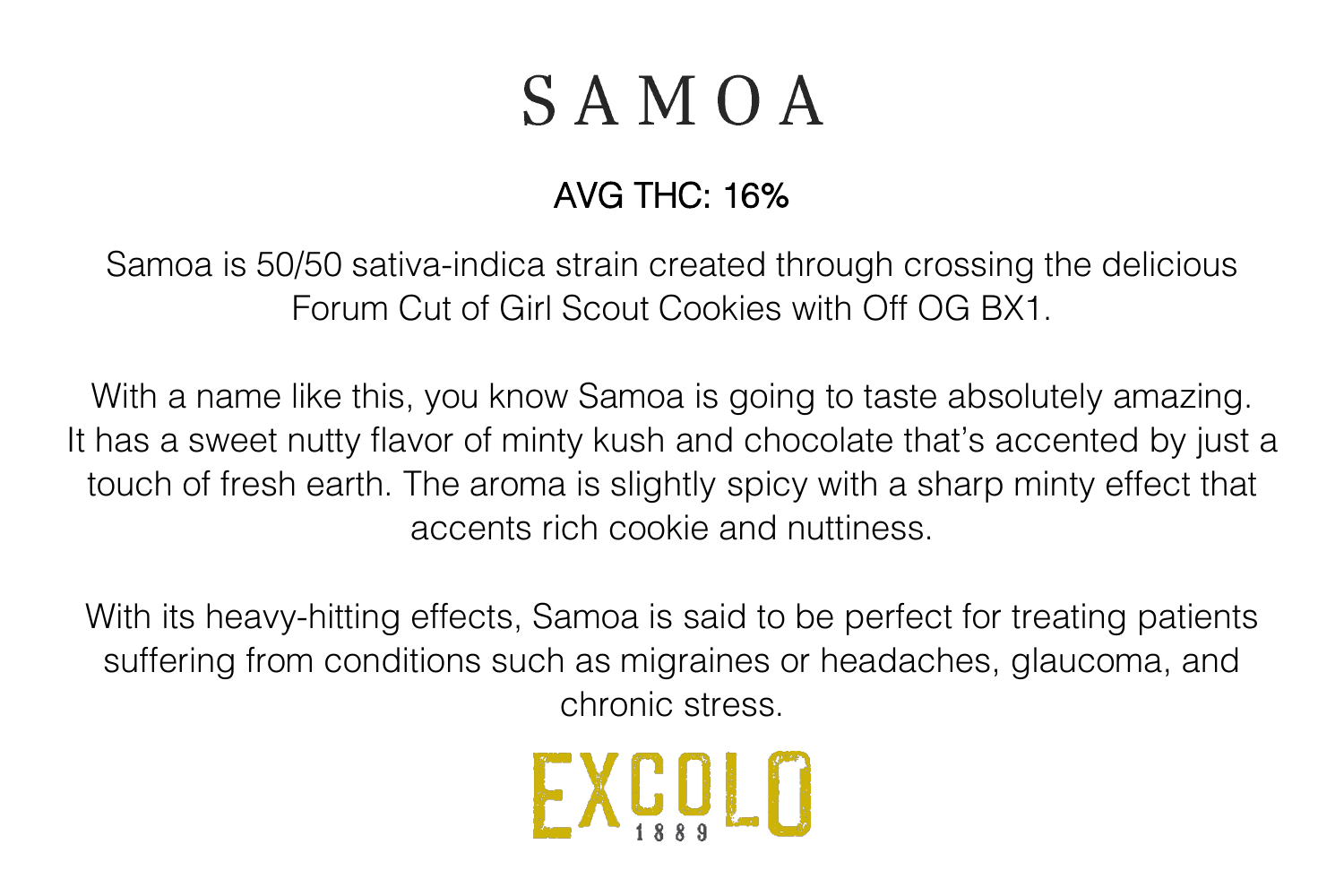## STICKY GLUE

### AVG THC: 28%

Sticky Glue is a potent hybrid strain that delivers heavy-handed euphoria and relaxation, leaving you feeling "glued" to the couch. Its parent strains are Chem's Sister, Sour Dubb, and Chocolate Diesel.

Its chunky, resin-covered buds fill the room with pungent earthy and sour aromas. if you're within 10 yards of this flower, your sense of smell will be loving the sweet piny spice.

This strain leaves you feeling relaxed and happy. Use Sticky Glue's laidback effects to curb stress, depression and pain. Great balanced strain that some say can be enjoyed all day long.